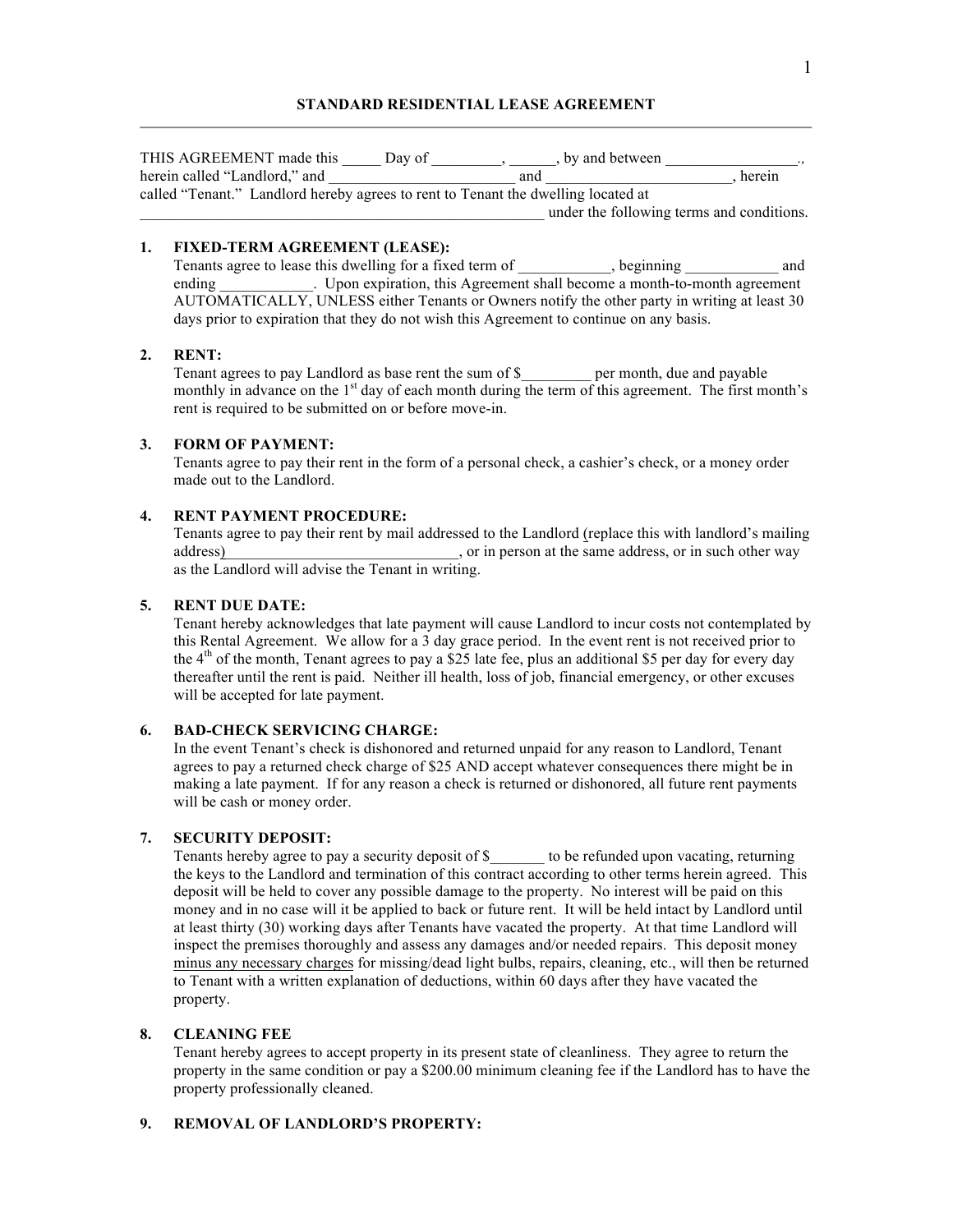If anyone removes any property belonging to Landlord without the express written consent of the Landlord, this will constitute abandonment and surrender of the premises by Tenant and termination by them of this Rental Agreement. Landlord may also take further legal action.

# **10. CHANGES IN TERMS OF TENANCY:**

(*This paragraph applies only when this Agreement is or has become a month-to-month agreement*). Owners shall advise Tenants of any changes in terms of tenancy with advance notice of at least thirty (30) days. Changes may include notices of termination, rent adjustments, or other reasonable changes in the terms of this Agreement.

# **11. TENANT COOPERATION:**

Tenant agrees to cooperate with the Landlord is showing property to prospective tenants, prior to termination of occupancy.

### **12. TENANT INSURANCE:**

Landlord will not be liable for any loss of Tenant's property. Tenant hereby acknowledges this and agrees to make no such claims for any losses or damages against Landlord, his agents, or employees. Tenants agree to purchase insurance – at their own expense – sufficient to protect themselves and their property from fire, theft, burglary, breakage, electrical connections. They acknowledge that if they fail to procure such insurance, it is their responsibility and they alone shall bear the consequences.

#### **13. ABANDONMENT:**

If Tenants leave the premises unoccupied for 15 days without paying rent in advance for that month, or while owing any back rent from previous months, which has remained unpaid, the Landlord and/or his representatives have the right to take immediate possession of the property and to bar the Resident from returning. Landlord will also have the right to remove any property that the Residents have left behind and store it at the Tenant's expense.

# **14. OCCUPANTS:**

The number of occupants is limited to  $\_\_\_\_\$ primary tenants &  $\_\_\_\_$ children. Only the Tenants may live in this building. Any additional residents residing in said dwelling for more than 2 weeks continuously must be added to this lease or receive written permission from the Landlord, subject to the same restrictions as the tenants, i.e. they must fill out an application. Nurses or maids required to care for the Tenants during an illness are an exception from this provision.

# **15. LOCK POLICY:**

No additional locks will be installed on any door without the written permission of Landlord. Landlord will be given duplicate keys for all locks so installed at tenants' expense, before they are installed.

### **16. LOCKOUTS:**

Should tenants lock themselves out of their dwelling and be unable to gain access through their own resources, they may call upon professional locksmith or the Owners to let them in. In either case, they are responsible for payment of the charges and/or damages involved. Owners charge a fee of \$ for providing this service between the hours of 8 a.m. and 6 p.m., Monday through Friday, excepting holidays, and a fee of \$ for all other times. This fee is due and payable when the service is provided.

### **17. CONDITION OF PREMISES:**

The Tenants hereby acknowledge that the said property is in good condition. If there is anything about the condition of the property that is not good, they agree to report it to the Landlord within 3 days of taking possession of the property. They agree that failure to file any written notice of defects will be legally binding proof that the property is in good condition at the time of occupancy.

### **18. INVENTORY AND INSPECTION RECORD:**

An inventory and inspection Record has been provided for the Tenants' use. Only after this has been filled out (within the 3-day time limit) will the Landlord take any action to complete necessary repairs. Landlord warrants that all major systems will be functional and in good repair at the time of possession. Light switches, wall plugs, doors, windows, faucets, drains, locks, toilets, sinks, etc. will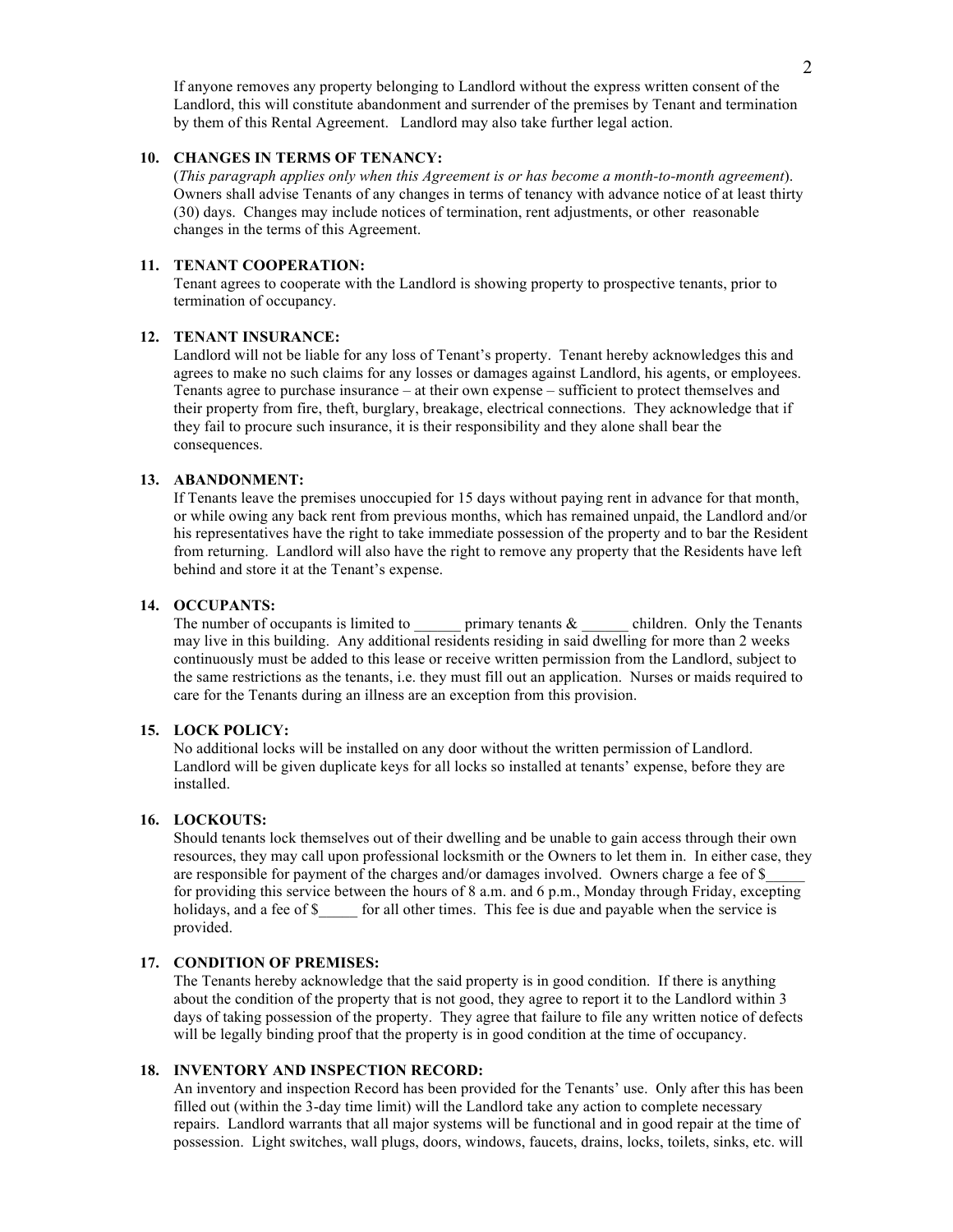either be in working order or will be repaired once the Tenants have completed the Inspection and Inventory Record. Tenants are encouraged to report any necessary repairs, no matter how slight, in writing, but they are advised that Landlord does not normally repair or replace nonfunctional items such as paint, carpets, etc., every time a property changes possession. Those items are scheduled for repair/replacement at regular intervals regardless of tenant turnover.

#### **19. BALCONIES AND PORCHES:**

If your unit has a balcony, deck, or porch do not allow more than two people on the structure at one time.

# **20. TENANT RESPONSIBILITY:**

Good housekeeping is expected of everyone. Tenant agrees to keep quarters clean and in a sanitary condition. The Tenants agree not to permit any deterioration or destruction to occur while they are occupying the property.

### **21. ALTERATIONS:**

Tenant shall make no alterations, decorations, additions, or improvements in or to the premises without Landlords' prior written consent, and then only by contractors or mechanics, or other approved by Landlord. All alterations, additions, or improvements upon the premises, made by either party, shall become the property of the Landlord and shall remain upon, and be surrendered with said premises, as a part thereof, at the end of the term hereof.

They acknowledge that they will be responsible for and pay any damage done by rain, wind, hail, tornadoes, etc., if this damage is caused by leaving windows open, allowing stoppage and/or overflow or water and/or sewage pipes, broken windows or doors, torn screens, broken door and window locks, etc. or any damage caused while Tenant has occupancy.

# **22. VEHICLES & GARAGE USE:**

Tenants agree to keep a maximum of 1 vehicle on premises or in the garage. These vehicles must be both operable and currently licensed. Tenants agree to park their vehicles in assigned spaces and to keep those spaces clean of oil drippings. Tenants agree not to park boats, recreational trailers, utility trailers, and the like on the premises without first obtaining Landlords' written permission.

#### **23. UTILITIES:**

Resident will be responsible for payment of all utilities, telephone, gas, or other bills incurred during their residency. They specifically authorize Landlord to deduct amounts of unpaid bills from their Security Deposits in the event they remain unpaid after termination of this agreement. The Landlord/Owner agrees to only pay water, garbage, and sewer bills.

 **SERVICES**. Landlord shall be responsible for the following utilities and services in connection with the premises

 -Water and sewer -Garbage and trash disposal

 Tenant shall be responsible for the following utilities and services in connection with the Premises: -Electricity

-Gas

-Heating

-Telephone

-All other utilities and services not listed under the Landlords responsibility

 Tenant acknowledges that Landlord has fully explained to the Tenant the utility rates, charges and services for which Tenant will be required to pay (if any), other than those to be paid directly to the utility company furnishing the service.

# **24. NOTIFICATION OF SERIOUS BUILDING PROBLEMS:**

Tenant agrees to notify Landlord immediately if roof leaks, water spots appear on ceiling, or at the first sign of termite activity. Tenants also agree to notify the Owners immediately upon first discovering any signs of serious building problems such as foundation cracks, a tilting porch, a crack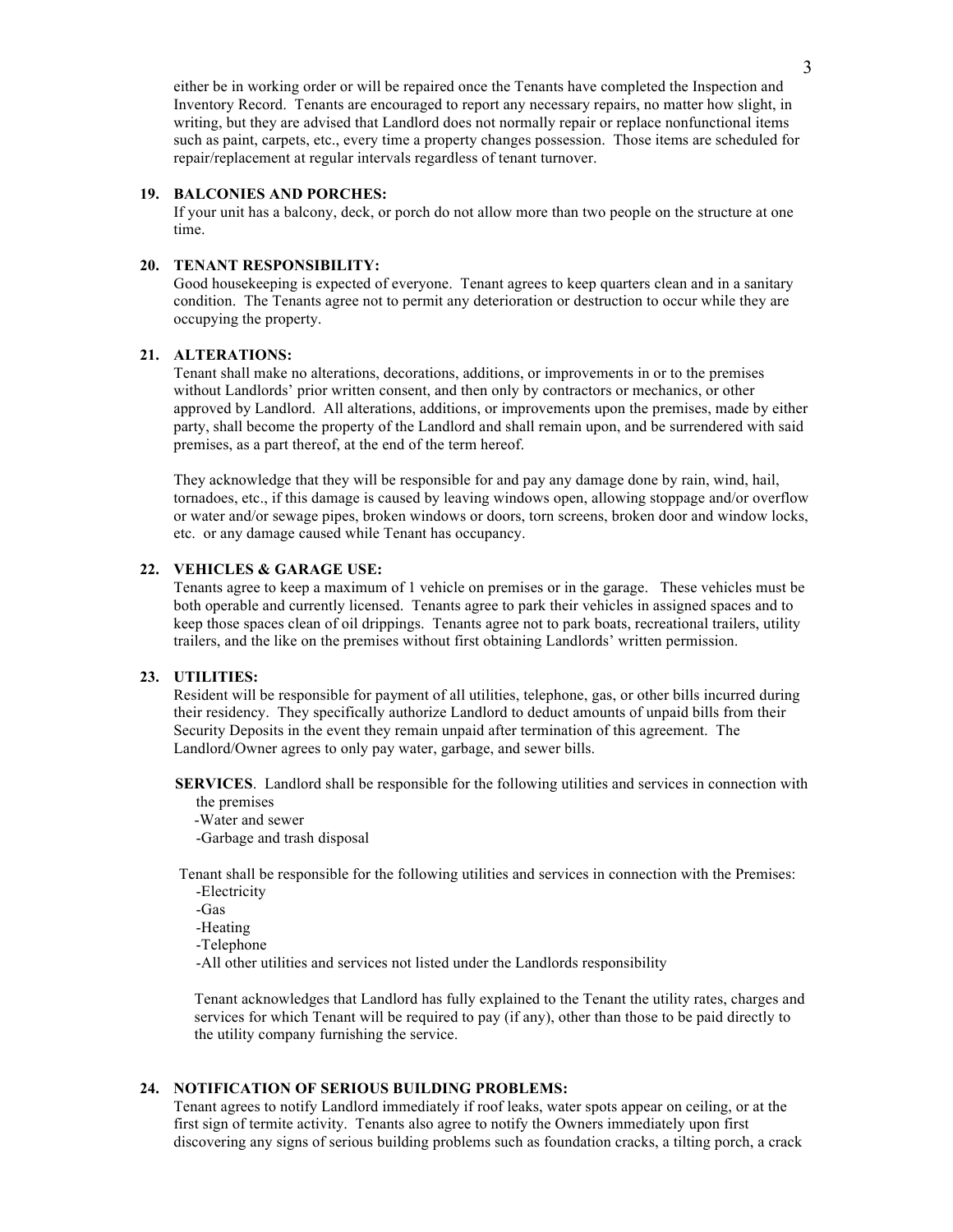### **25. REASONABLE TIME FOR REPAIRS:**

Upon being notified by Tenants that there is some building defect in which is hazardous to health, life, or safety, Owners shall undertake repairs as soon as possible. Should there be a delay of more than seventy-two (72) hours in making repairs, due to difficulty in scheduling the work or obtaining parts or for any other reason beyond the Owners' control, Owners agree to keep Tenants informed about the progress of work.

# **26. DRAIN STOPPAGES:**

As of the date of this Agreement, Owners warrant that the dwelling's sewage drains are in good working order and that they will accept the normal household waste for which they were designed. They will not accept things such as diapers, sanitary napkins, tampons, children's toys, wads of toilet paper, balls of hair, grease, oil, table scraps, clothing, rags, sand, dirt, rocks, or newspapers. Tenants agree to pay for clearing the drains of any and all stoppages except those which the plumber who is called to clear the stoppage will attest in writing were caused by defective plumbing, tree roots, or acts of God. Please use a drain filter to save unnecessary time & money with repairs.

#### **27. BACKYARD & GARDENS:**

The Tenants agree to never use any form of pesticides (including rat poison, roach sprays, etc), or fertilizers unless written permission is granted from the Landlord.

#### **28. NON-LIABILITY:**

The Tenants hereby state that work or repairs that need to be done will be handled by competent professionals, unless Tenants are qualified and capable of doing the work themselves and doing it properly, in a safe manner that meets all federal, state, and local regulations and have written approval from the landlord. Tenants further state that they will be legally responsible for any mishap they either do themselves or hire others to do. Landlord will be held free from harm and liability along with his agents and representatives. In the event that needed repairs are beyond the Tenants' capacity, they are urged to arrange for professional help.

# **29. DISCLOSURE OF LANDLORD/AGENT**

The management company is This company may be represented at various The management company is times by it's employees or agents, who will carry identification. Management Co. is authorized to act for and on behalf of the Owner for the purpose of

receiving and receipting notices and demands and for the service of process and all other acts which Landlord could or would do if personally present. The address for Management Co. is \_\_\_\_\_\_\_\_\_\_\_\_\_\_\_\_\_\_\_\_\_\_\_\_\_\_\_\_\_\_\_\_\_\_\_\_\_\_\_\_\_\_\_\_\_\_\_ .

### **30. ACCESS TO PREMISES:**

The Owner reserves the right to enter the residence at reasonable times to inspect, make necessary repairs, supply services, or show it to prospective residents, purchasers, workmen, or contractors. Whenever practicable, a two-day notice of the Owner's intent to enter shall be given to the Resident.

# **31. SUBLETTING & ASSIGNMENT:**

Tenants shall not sublet the entire premises or any part of the premises, nor shall they assign this Agreement to anyone else without first obtaining Landlords' written permission. Prospective sublessees or assignees must submit an application to the Landlord and must agree to credit, background, reference, and employment verification as well as the obligation to pay a non-refundable \$25 application fee. Permission to sublease will be determined by the sole discretion of the Landlord.

# **32. PETS:**

Pets are allowed on the premises only by obtaining the Landlords' written permission first. When possession of the property is given to the Tenant, only those pets listed on the Rental Application will be allowed unless subsequent written permission has been granted. "Pets" does not include animals trained to serve the handicapped, such as seeing-eye dogs, hearing dogs, or service dogs. These animals may be housed on the premises so long as they are in the direct service of those they were